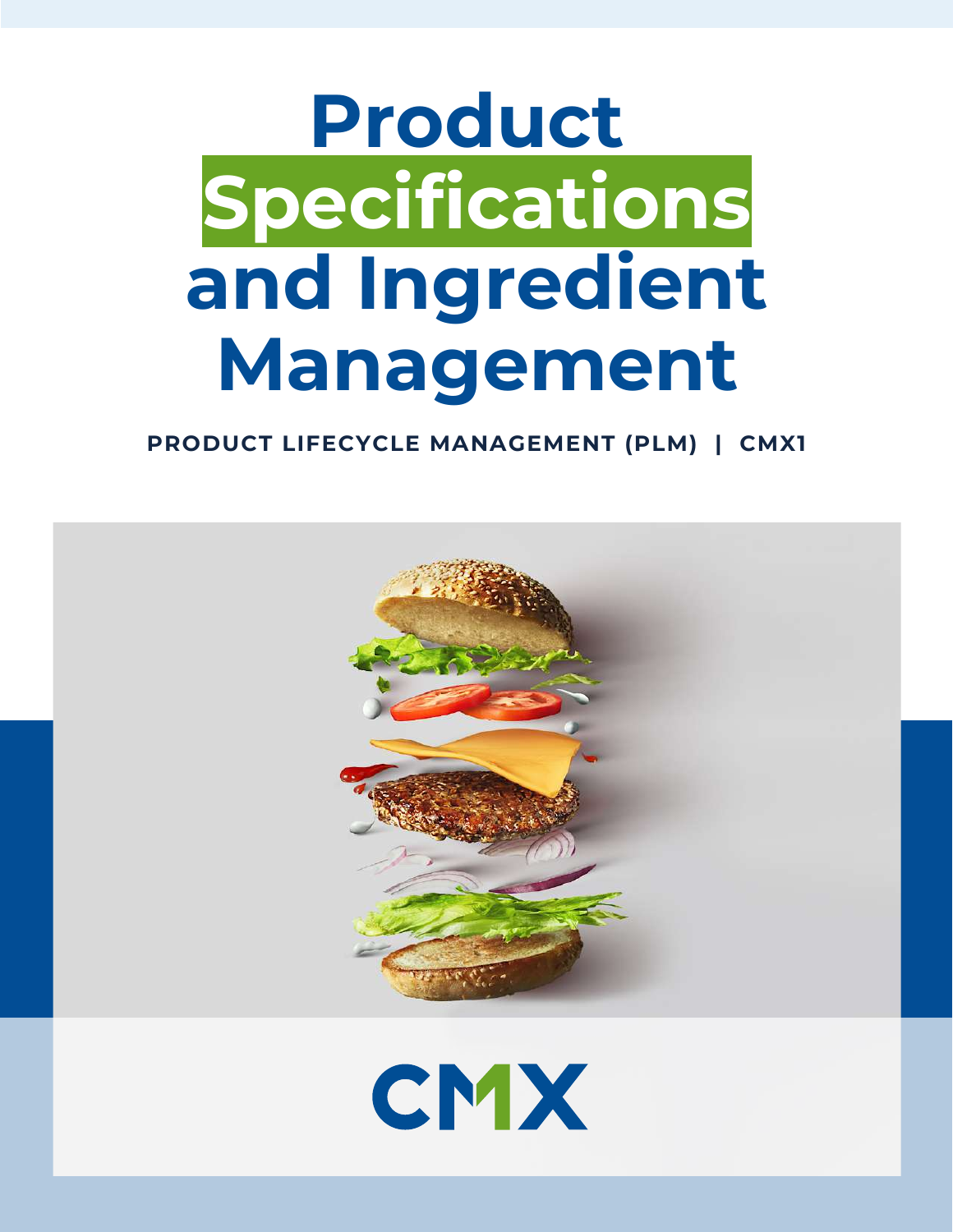## **Create, control, manage, and track all your Finished and Raw Material Product Specification, Formulations & Ingredients**

### **Our Purpose**

**To help you, the hidden heroes of product safety and quality build and maintain trust with your customers**

### **Our Solution**

**One Platform to drive Supply Chain and Operational Excellence for Quality, Risk, and Compliance**

The cornerstone of any quality management program is the ability to effectively manage your Product Specifications from ideation to approval, and every revision and variation thereafter. CMX**1**'s Product Lifecycle Management (PLM) module empowers your team to create, control, manage, and track all your Finished and Raw Material Product Specification, Formulations, and Ingredients. Workflow automation and supplier collaboration features automate the creation and approval process from initial draft to finalized status.

| $= CMX$                                                                             |                                                                                                                  |                                                                           |                                                     | $\triangle$ JEREMY THOMAS $\blacktriangleright$ $\blacktriangleright$ DEVELOPER TOOLS $\blacktriangleright$ |
|-------------------------------------------------------------------------------------|------------------------------------------------------------------------------------------------------------------|---------------------------------------------------------------------------|-----------------------------------------------------|-------------------------------------------------------------------------------------------------------------|
| Product                                                                             |                                                                                                                  |                                                                           |                                                     |                                                                                                             |
| CHICKEN-PORTIONED BREAST FILLET, BREADED (4.7 OZ) TENDERCRISP (101113.V01.R00)      |                                                                                                                  |                                                                           |                                                     | <b>V FINALIZED</b>                                                                                          |
| Product from the: 101113.V01.R00<br>Catagory/Sub-Catagory Consumable/Meat           | CHICKEN-PORTIONED<br>Product Name<br><b>BREAST FILLET.</b><br>BREADED (4.7 OZ)<br>TENDERCRISP<br>Author: QA User | <b>Product Travel Finished Product</b><br>https://min. 7/18/2019 12:34 PM | Attachment:<br>Breast Fillets (pg<br>à<br>9KB       | $\triangle$                                                                                                 |
| Formulation<br><b>Product Details</b><br>Ceneral Information                        |                                                                                                                  |                                                                           |                                                     |                                                                                                             |
| « Formulation<br>$\alpha$                                                           |                                                                                                                  | <b>DHAIR YEAR</b><br>LIST WEW<br>CRADEVIEW                                |                                                     | 亖                                                                                                           |
| Finished Product Standards<br>v Packaging<br>$\checkmark$ : Storage<br>$\mathbb{H}$ |                                                                                                                  |                                                                           | COMBINED MEASMARINAGE/SOLATED GAT PRODUCT:<br>27.0% |                                                                                                             |
| Apps<br>Internal Notes                                                              |                                                                                                                  |                                                                           |                                                     |                                                                                                             |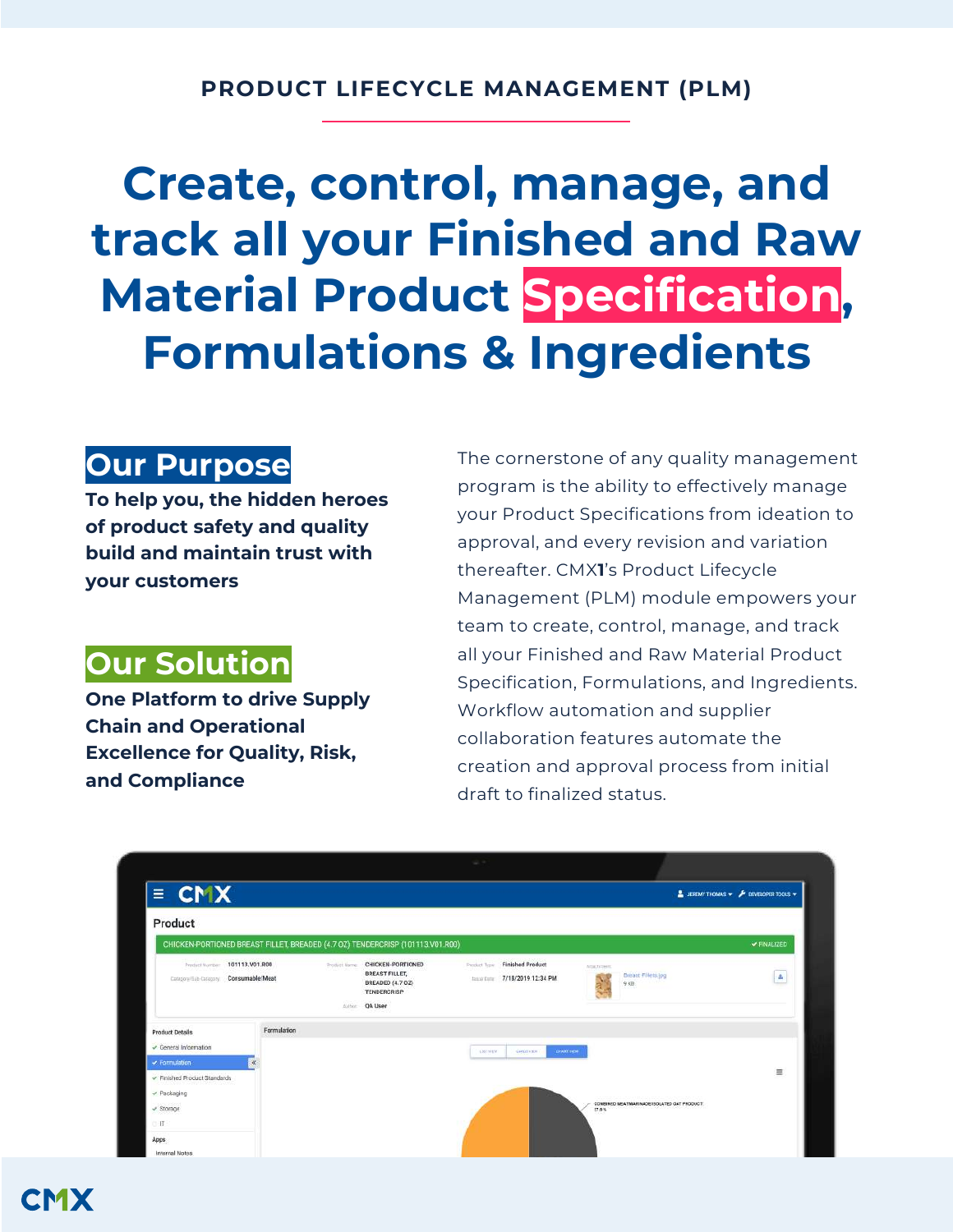## **Make quality your secret ingredient**

To achieve Quality Excellence, quality and safety must be part of your product design from the get-go. This requires powerful information management capabilities and accurate information. CMX**1** provides the tools to innovate, quickly bringing new products to market with control and safety.

| Product                                                                                                                                                                                                             |                                                                                                                                                                                                                                                                                                                                                                                                                                                                                                                                                                                                                                                                                                                                                                                                                                                                              |           |
|---------------------------------------------------------------------------------------------------------------------------------------------------------------------------------------------------------------------|------------------------------------------------------------------------------------------------------------------------------------------------------------------------------------------------------------------------------------------------------------------------------------------------------------------------------------------------------------------------------------------------------------------------------------------------------------------------------------------------------------------------------------------------------------------------------------------------------------------------------------------------------------------------------------------------------------------------------------------------------------------------------------------------------------------------------------------------------------------------------|-----------|
|                                                                                                                                                                                                                     | CHICKEN-PORTIONED BREAST FILLET, BREADED (4.7 OZ) TENDERCRISP (101113.V01.R00)                                                                                                                                                                                                                                                                                                                                                                                                                                                                                                                                                                                                                                                                                                                                                                                               | FINALIZED |
| Product Humber 101113.V01.R00<br>Canopay/flab-Callegory: Consumable/Meat                                                                                                                                            | Product Name: CHICKEN-PORTIONED<br>Product Type Finished Product<br>Attachment<br><b>BREAST FILLET,</b><br>Breast Fillets.jpg<br>time bate 7/18/2019 12:34 PM<br>BREADED (4.7 OZ)<br>9 KB<br>TENDERCRISP<br>Author: QA User                                                                                                                                                                                                                                                                                                                                                                                                                                                                                                                                                                                                                                                  | a.        |
| <b>Product Details</b>                                                                                                                                                                                              | <b>General Information</b>                                                                                                                                                                                                                                                                                                                                                                                                                                                                                                                                                                                                                                                                                                                                                                                                                                                   |           |
| General Information<br>$\times$ Formulation<br>$\ll$<br>Finished Product Standards<br>$\vee$ Packaging<br>$\checkmark$ Storage<br>$\top$<br>Apps<br>Internal Notes<br>Record History<br>Related<br>Revision History | Research for Creating Vanation:<br>Prendoupt Versions<br>Updating Ingredients.<br>CHICKEN-PORTIONED BREAST FILLET, BREADED (4.7 GZ) TENDERCRISP<br>Manu Status<br>Product Name:<br>CHICKEN-PORTIONED BREAST FILLET, BREADED (4.7 OZ) TENDERCRISP<br>Every Day<br>Ruktmel:<br>Regularory Name:<br>High<br>CHICKEN-PORTIONED BREAST FILLET, BREADED (4.7 OZ) TENDERCRISP<br>CTIN Commodity / UPC Code:<br>Product Description<br>n/a<br>A labeled uncooked chicken product composed of marinated whole breast meat, that has been<br>portioned with a Marel Revo portioner, battered and breaded, parfried, frozen and packaged.<br>Effective Date<br>7/1/2019<br>Esternal III:<br>Applicable Regions:<br>n/a<br>North America<br>Sub-Cellegory<br>Meat<br>Applicable Countries:<br>Product Owner:<br>United States<br>Internal O External O Both<br>Produm Author:<br>QA User |           |
|                                                                                                                                                                                                                     | Product Atlachment:<br>Breast Fillets jod.<br>ä.<br>9KB                                                                                                                                                                                                                                                                                                                                                                                                                                                                                                                                                                                                                                                                                                                                                                                                                      |           |

**CMX**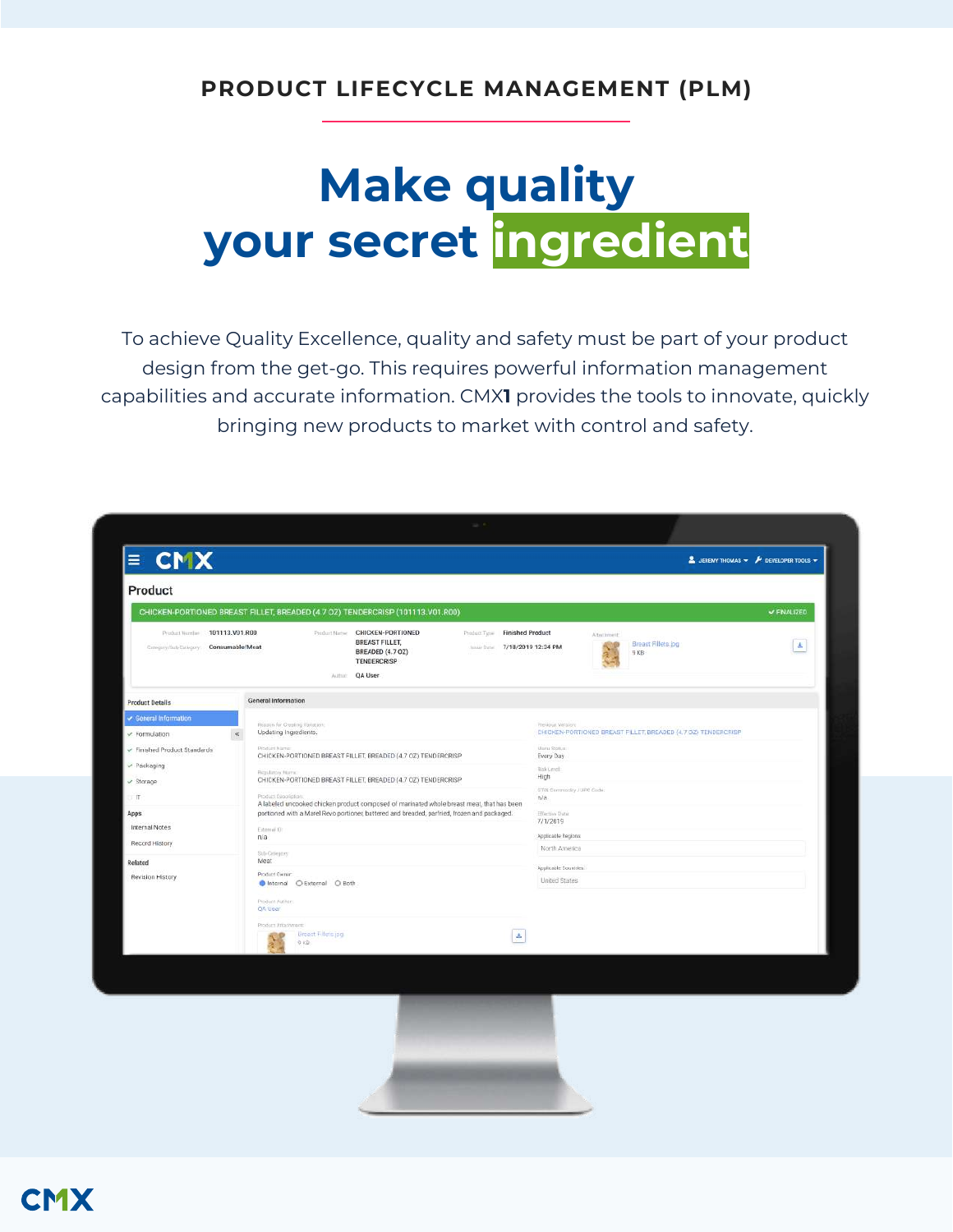









*"Our menu is diverse and we source from thousands of suppliers. It's a tough problem to tackle and CMX was the right choice for us. With their platform, Burger King, Tim Hortons, and Popeyes have continued to aggressively scale, while maintaining control and oversight over supplier and product quality"*

**Diego Beamonte**

Head of Quality Assurance for Restaurant Brands International

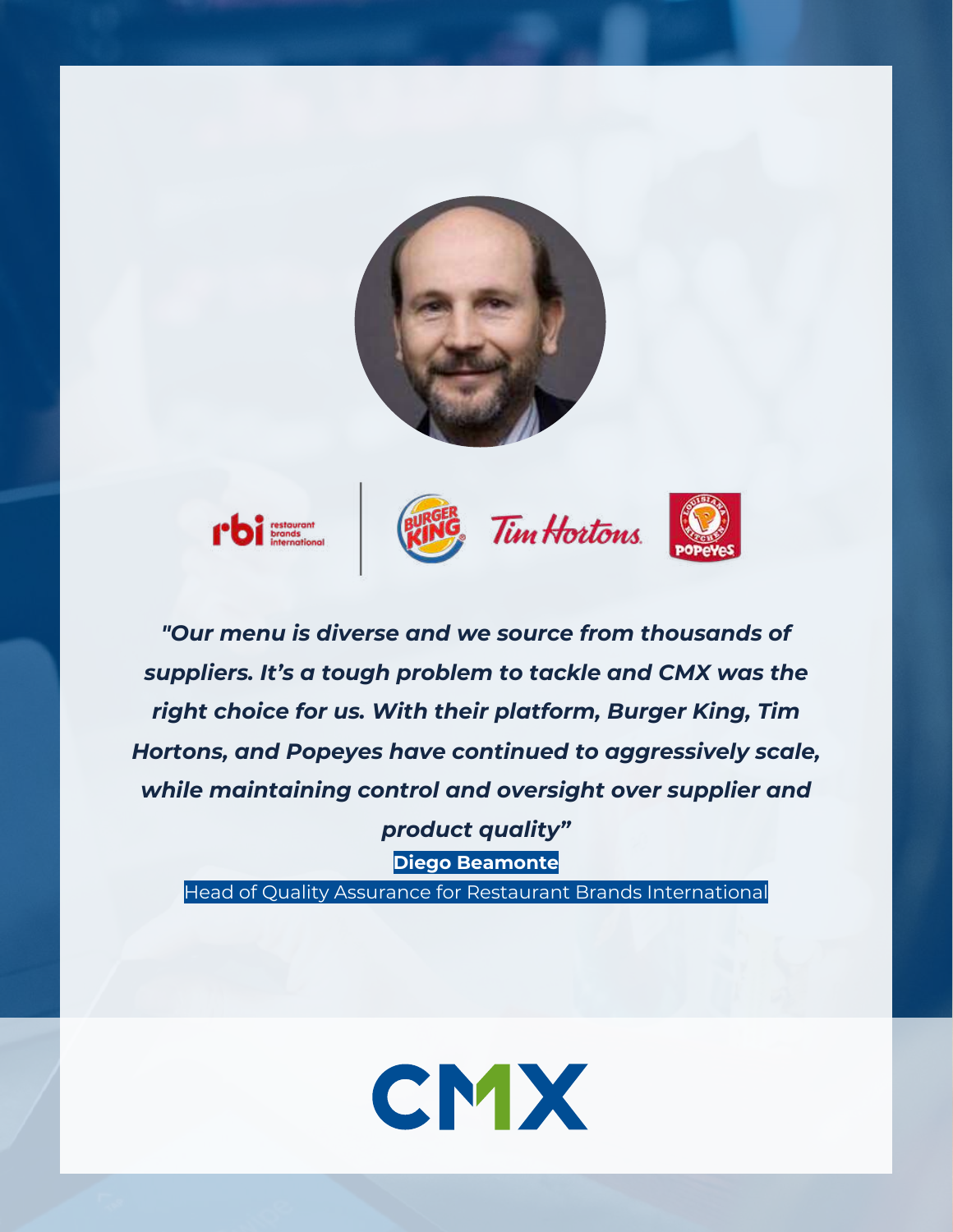## **A winning formula**

### **Simple to comprehensive Product Specifications**

Leverage either simple attachment-based specifications or comprehensive data-driven options. CMX**1**'s attachment-based option utilizes a simpler authoring and approval workflow. Fill in header information, specify approved ingredients, and add as many attachments as needed. For a more comprehensive approach, CMX**1**'s data-rich, formsbased approach allows you to specify in detail all the information you need to manage your specifications, formulations, and ingredients. Utilize differing templates for product types, including formulations, finished product standards, processing control points, attachments, and more.

### **Full Lifecycle Management**

Workflow automation helps your team author and approve Finished Product & Raw Material Specifications. Collaborate internally and with suppliers. Leverage reusable formulations with automated weights and measures. Define finished product standards, process control points, shelf-life requirements, and packaging. A built-in ingredient database provides consistency and country of origin declaration requirements. Add attachments. Specification templates can account for differing brand, region, country, and product category requirements. Manage revisions and variations to maintain control and oversight, while keeping all parties in the loop.

### **Approve Suppliers for Production**

Your process may be simple to complex or vary by product category. Either way, CMX**1** can help you collect and evaluate the necessary documentation and information needed before you approve a supplier to produce a product for your network. Request a facility audit, nutritional and allergen information, certifications, packaging labels and graphics, product evaluations, and ingredients sourcing if needed. It's up to you and you're in control.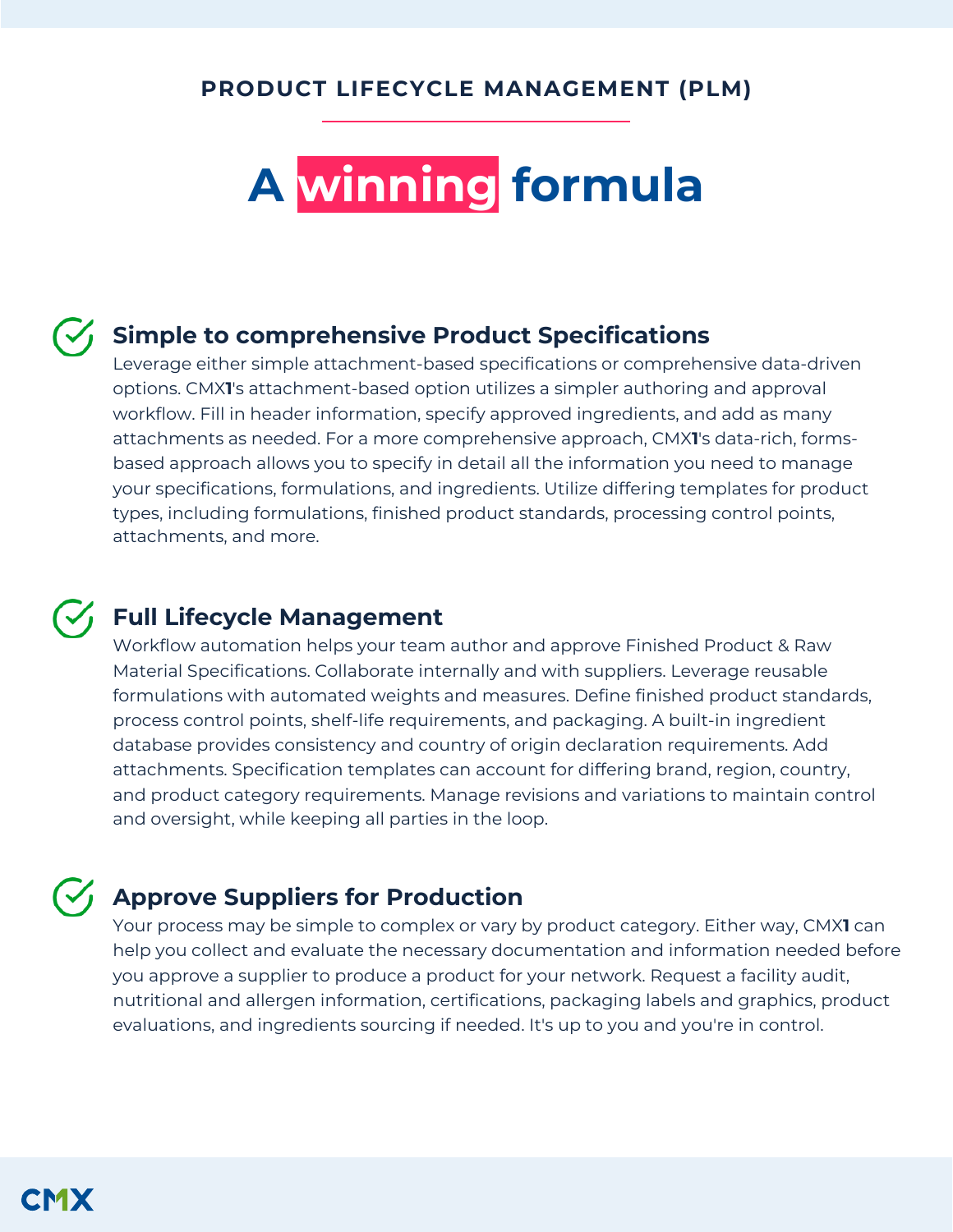## **A winning formula**

### **Change Control**

Fully automated specification numbering, GTIN, Product IDs, External IDs - however you identify your products - CMX**1** gives you the tools for control and tracking updates over time. Full revision and variation controls with automated communications to impacted suppliers.

### **Nutrition and Allergens**

CMX**1** can automatically calculate nutritional values and generate accurate allergen declarations, with all data also available to other systems, sites, and restaurant displays.

### **Ingredient Sourcing & Multi-Tier Mapping**

Most of your risk is likely beyond Tier 1. Utilize CMX**1**'s Ingredient Sourcing to identify, map, and track the sources of ingredients used in your finished products. Know the source and compliance status of your supplier's suppliers and go beyond the normal "one up, one down" model for managing risk.

|                                                                                                                | Sales Pro                                                                                                                                                                                                           |                                                     |
|----------------------------------------------------------------------------------------------------------------|---------------------------------------------------------------------------------------------------------------------------------------------------------------------------------------------------------------------|-----------------------------------------------------|
| $= CNX$                                                                                                        |                                                                                                                                                                                                                     | <b>E</b> JEREMY THOMAS > <b>F</b> DEVELOPER TOOLS > |
| Product                                                                                                        |                                                                                                                                                                                                                     |                                                     |
|                                                                                                                | CHICKEN-PORTIONED BREAST FILLET, BREADED (4.7 OZ) TENDERCRISP (101113.V01.R00)                                                                                                                                      | <b>√ FINALIZED</b>                                  |
| 101113, V01.R00<br>Product flucture<br>Consumable/Meat<br>Caragory/Sch Category                                | <b>Finished Product</b><br>CHICKEN-PORTIONED<br>Product Nishie<br>Product Type:<br>Attachment<br><b>BREAST FILLET</b><br>lass Date: 7/18/2019 12:34 PM<br>BREADED (4.7 OZ)<br><b>TENDERCRISP</b><br>Author: QA User | Breast Fillets.pg<br>A<br>9KB                       |
| <b>Product Details</b><br>↓ General Information<br>ĸ<br>$\checkmark$ Formulation<br>Finished Product Standards | Packaging<br>Note: When you are inputting the packaging, add them in order from closest (directly in contact) to the food to furthest from the food.<br>System of Measurement<br><b>C</b> English                   |                                                     |
| √ Packaging<br>√ Storage<br> T                                                                                 | O Metric<br>∧ Layers of Packaging:*<br>$\wedge$ 1                                                                                                                                                                   |                                                     |
| Apps<br><b>Internal Notes</b><br>Call Automobile<br><b>WASHINGTON</b>                                          | Type of Package<br>Material<br>Bag<br>Plastic<br>la Tarriper Evident?<br><b>BUAN</b>                                                                                                                                | Enclosure<br>Lid                                    |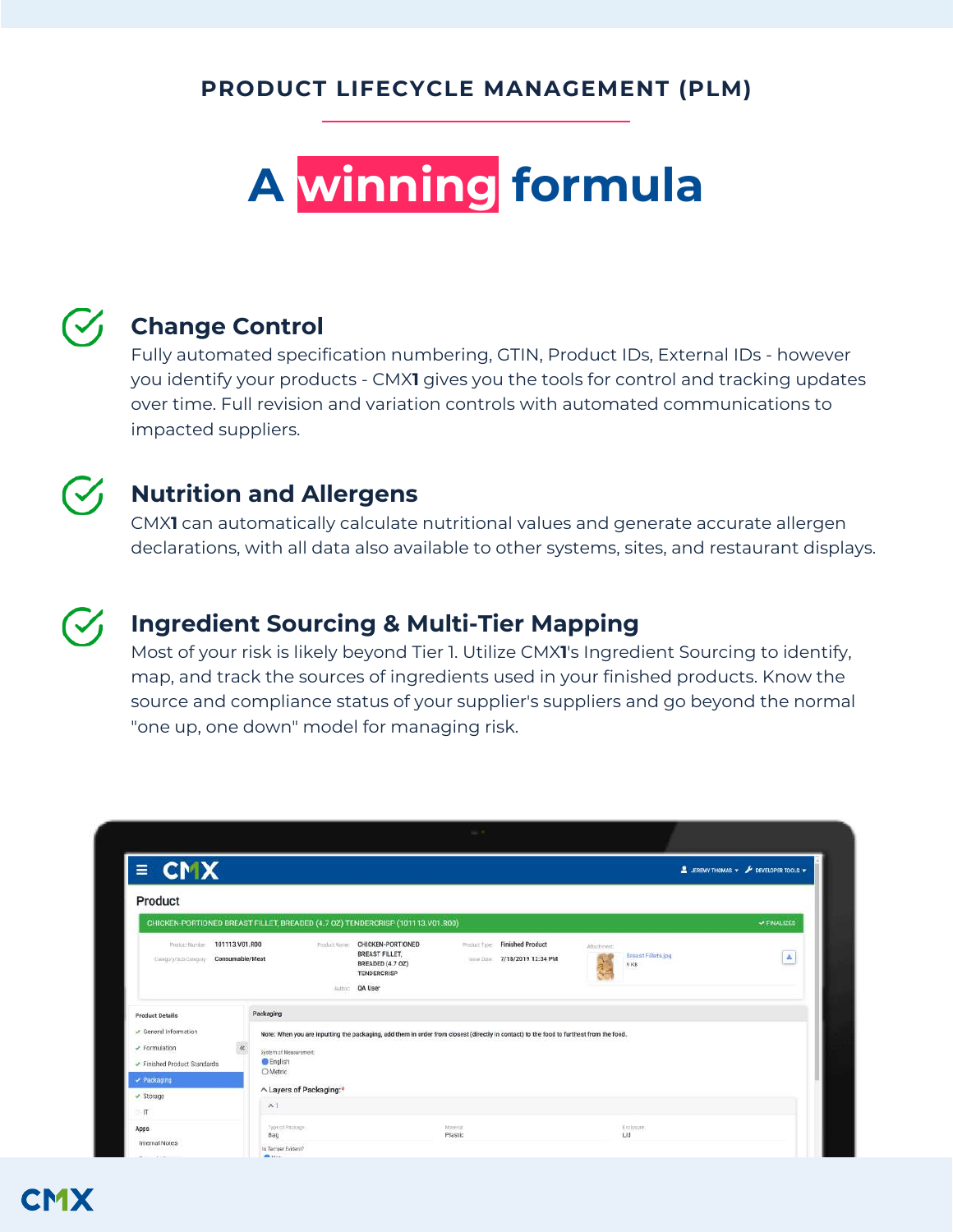## **The CMX1 Platform**

### **Ensure Product Quality & Safety**

Ensure the quality, compliance, and safety of your products and services

### **Manage your Supply Chain Partners**

Gain control and transparency over your entire supply chain and partner network

### **Drive Location Performance & Compliance**

Know your stores, restaurants, and facilities are safe, compliant and executing with consistency

 $\dot{\mathbf{z}}$ 

Our solutions can be implemented stand-alone or as part of the complete CMX**1** [Platform](http://www.cmx1.com/solutions)